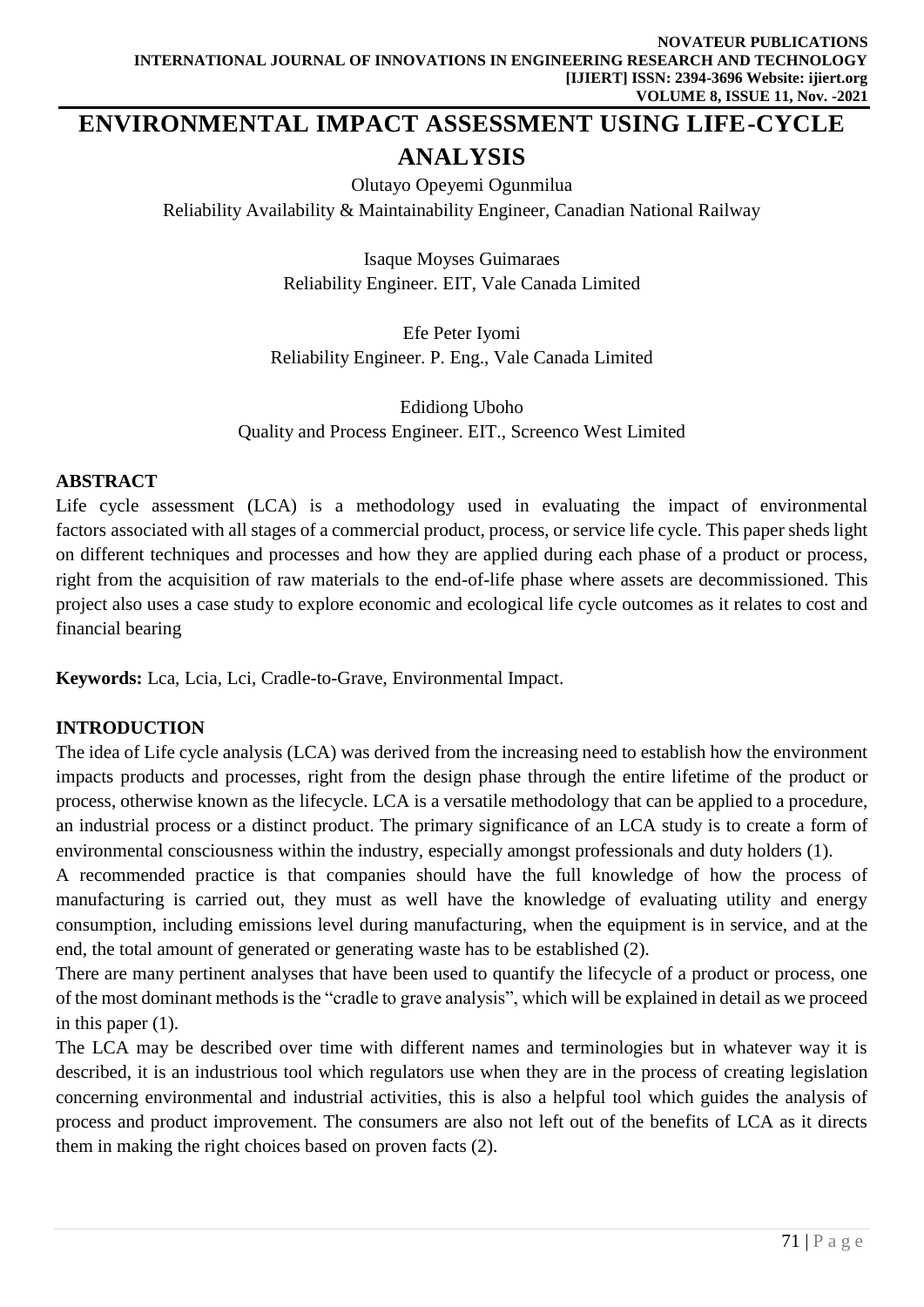# **[CRADLE-](https://en.wiktionary.org/wiki/cradle)TO[-GRAVE](https://en.wiktionary.org/wiki/grave) ANALYSIS**

The environmental impact of a certain product or process can be established using the cradle to the grave analysis, which considers every stage in the life of a product from start to finish point. The starting point of the analysis is usually from the extraction of raw-materials phase, the steps involved in processing the raw materials, manufacturing it and through to the point where it is disposed or better still re-used by the process of recycling (3). LCA is then brought in to evaluate environmental concerns and impact through the following means outlined. Firstly, it involves the bringing together of material inputs. Secondly, it entails an assessment of impacts that are associated with the inputs identified. Thirdly, it brings to light an interpretation of drawn conclusions and results which helps in making enlightened decisions. Figure 1 below, shows the different stages of a cradle to grave analysis which is applied in LCA (3).



Figure 1: Showing the cradle to grave process (2)

# **LIFECYCLE OF A PRODUCT**

There are different phases involved before and after a product has been deployed, since LCA is concerned with evaluating environmental impacts, it is important to define the phases in more detail. The following are the know phases in a product's lifecycle (3).

**The Acquisition Phase:** This involves the acquisition of raw materials and the transportation of the acquired materials for usage in the manufacturing plant. This is generally known as the first phase (4).

**Material-Processing**: This is a lot more different from the first phase, this entails processing of the raw materials and moving them to the production site (4).

**Manufacturing Stage:** This stage involves the manufacturing, packaging and distribution of finished products for the use of the consumer. This phase in highly industrial and labour intensive, a significant amount of emission is recorded during this phase (4).

**Useful life:** This takes into account all that goes on during the usage of the product, i.e., the emissions, utility consumption and safety impact as a result of failures (4).

**The End of Life:** This stage is sometimes called the waste management stage also known as the waste disposal phase, it may involve landfilling and all forms of product and waste recycling (4).

# **STEPS OF LIFE CYCLE ANALYSIS**

There are four (4) major steps in the LCA process. The first phase is to outline the scope and goal, followed by the life cycle inventory, life cycle impact assessment and finally the data interpretation. Figure 2 below shows a representation of the phases in the LCA process (5).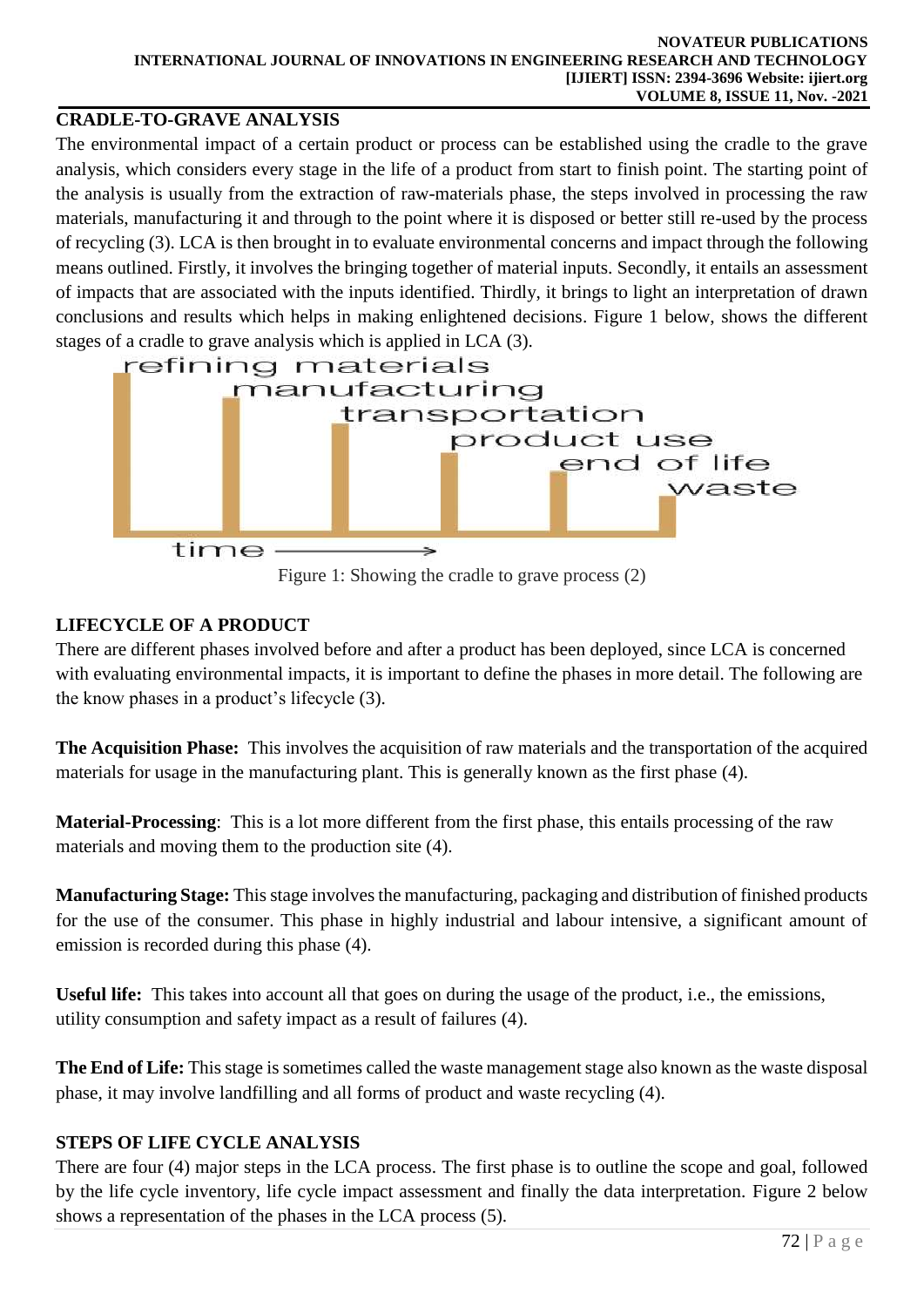

Figure 2: Showing the steps of the LCA process (7).

The most important task of the first step is the collection of data, here the scope and goals of the project/process is clearly defined (6). The definition of the scope and goals is done to ensure that the LCA analysis is always performed in a consistent manner and according to the standards that are applicable to the process or product. During this phase, the system definition, allocation, and apportionment is done, followed by the definition of system boundaries and interphases. The environmental factors affecting them are outlined after thorough analysis.

The  $2<sup>nd</sup>$  step is known as the life cycle inventory LCI, the most common way of completing this step is through the collection and recording of data after they have been properly assessed (7).

The third step is the life-cycle impact assessment (LCIA) which looks at the various categories of impacts, they can be further broken down into four simple steps, Characterization, Normalization and Weighting. The fourth and final step is where results and conclusions are drawn, and a sensitivity analysis is conducted (7).

# **CASE STUDY**

Espresso is a famous drink and is bundled in an assortment of bundle designs, a Life Cycle Assessment (LCA) study was carried out where the accompanying famous packet designs were assessed, as shown in figure 3 (8). Figure 3 below shows the results of fossil fuel consumption greenhouse gas emissions and water usage for each type of packaging evaluated, including some of the key metrics that package designers consider when evaluating the environmental impact of a particular package. The eco impact software is used to compare packaging formats of different sizes by normalizing the data, based on functional units such as weight or usage (8).



Figure 3. Coffee package comparison – Fossil Fuel Consumption (8)